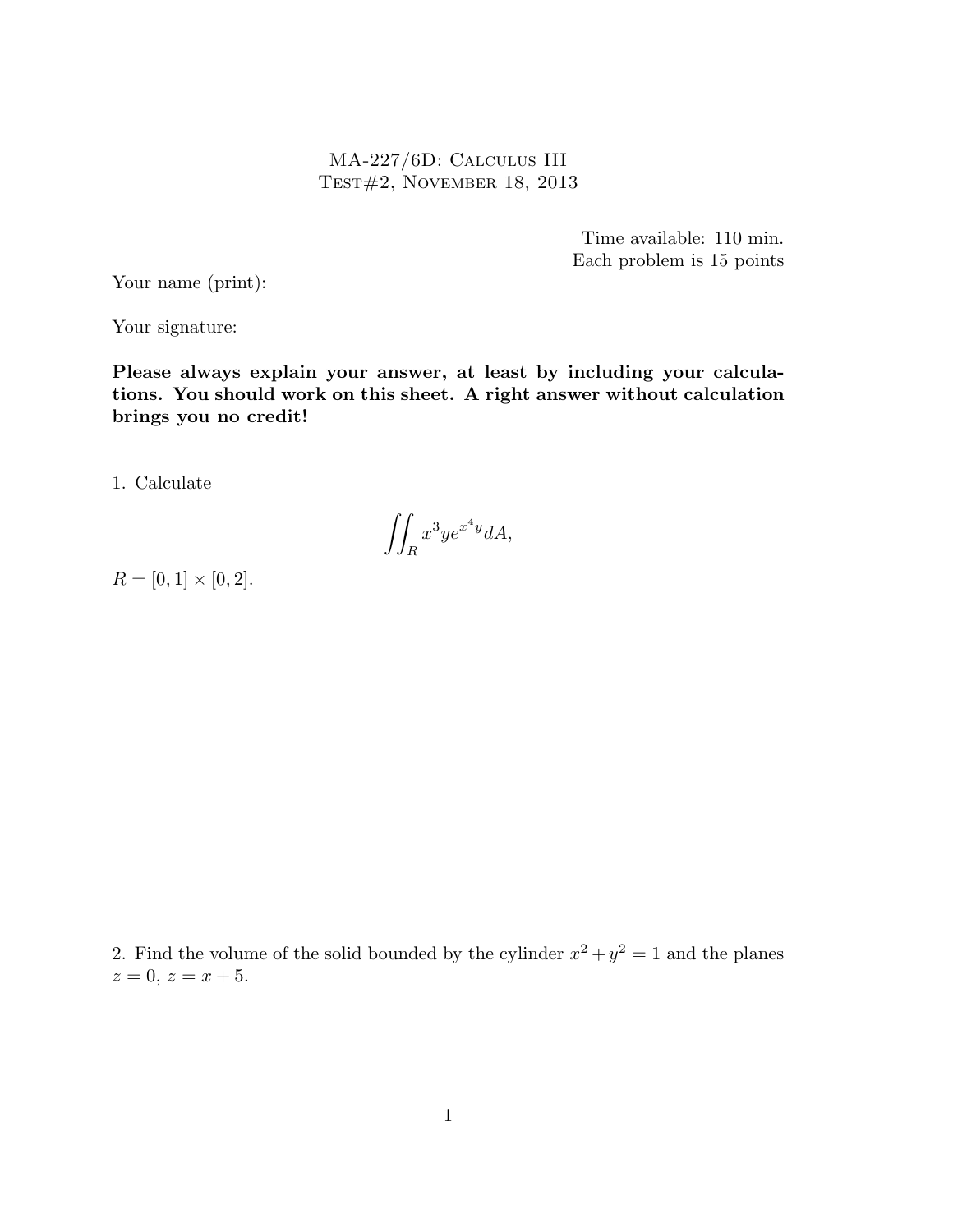3. Evaluate the integral by converting to polar coordinates.

$$
\int_{-1}^{1} \int_{0}^{\sqrt{1-x^2}} \sin(x^2 + y^2) dy dx.
$$

4. Let the lamina D be bounded by the curves  $y = e^{-x}$ ,  $y = 0$ ,  $x = 0$ , and  $x = 1$ with mass density function  $\rho(x, y) = 3$ . Find the moment of inertia  $I_x$  and the total mass  $m$ .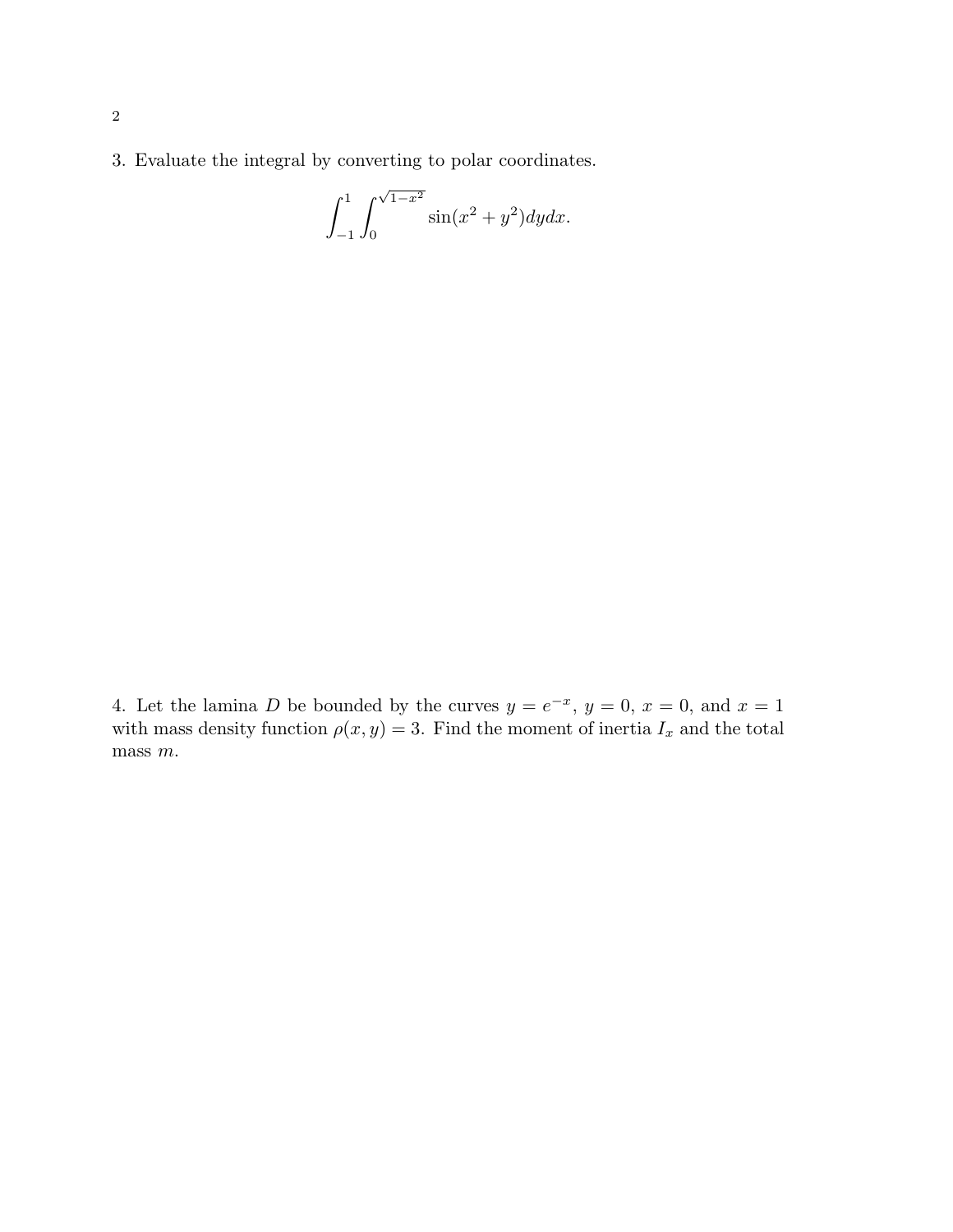5. Find the volume of the solid enclosed by the paraboloid  $z = 25 - x^2 - y^2$  and the plane  $z = 0$ .

6. Evaluate the integral by switching to cylindrical coordinates.

$$
\int_{-2}^{2} \int_{-\sqrt{4-x^2}}^{\sqrt{4-x^2}} \int_{0}^{4-x^2-y^2} 2(x^2+y^2) dz dy dx.
$$